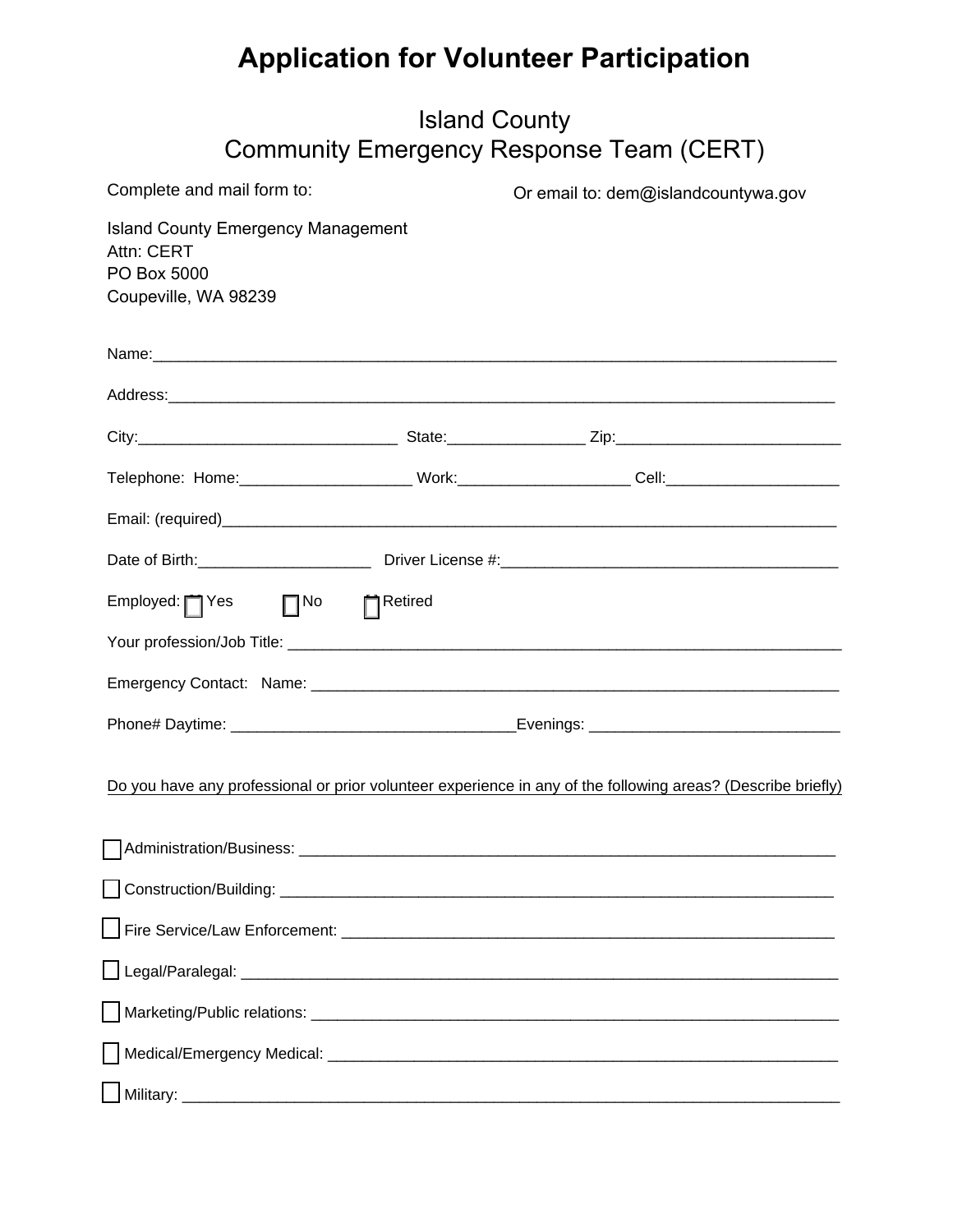|                                              | Do you have other training or expertise you could utilize as a CERT member? (Describe) |                                                                                                            |
|----------------------------------------------|----------------------------------------------------------------------------------------|------------------------------------------------------------------------------------------------------------|
|                                              | What type(s) of work would you be interested in performing as a CERT member?           |                                                                                                            |
|                                              |                                                                                        |                                                                                                            |
|                                              | fully performing the physical responsibilities of a CERT member?                       | Do you have any health problems, disabilities or other circumstances that would prohibit or limit you from |
|                                              | Typically, what day(s) of the week would you be most likely to serve?                  |                                                                                                            |
| Any day of the week                          | Weekdays (Mon-Fri)                                                                     | Weekends (Sat-Sun)                                                                                         |
| On the above days, I am typically available: |                                                                                        |                                                                                                            |
| Anytime                                      | Daytime Hours                                                                          | <b>Nighttime Hours</b>                                                                                     |
|                                              | Do you require any special accommodations for the class?                               |                                                                                                            |
|                                              |                                                                                        |                                                                                                            |
|                                              | Please write the class date and location in which you are signing up for:              |                                                                                                            |
|                                              |                                                                                        |                                                                                                            |
|                                              |                                                                                        |                                                                                                            |
| Date:                                        |                                                                                        |                                                                                                            |